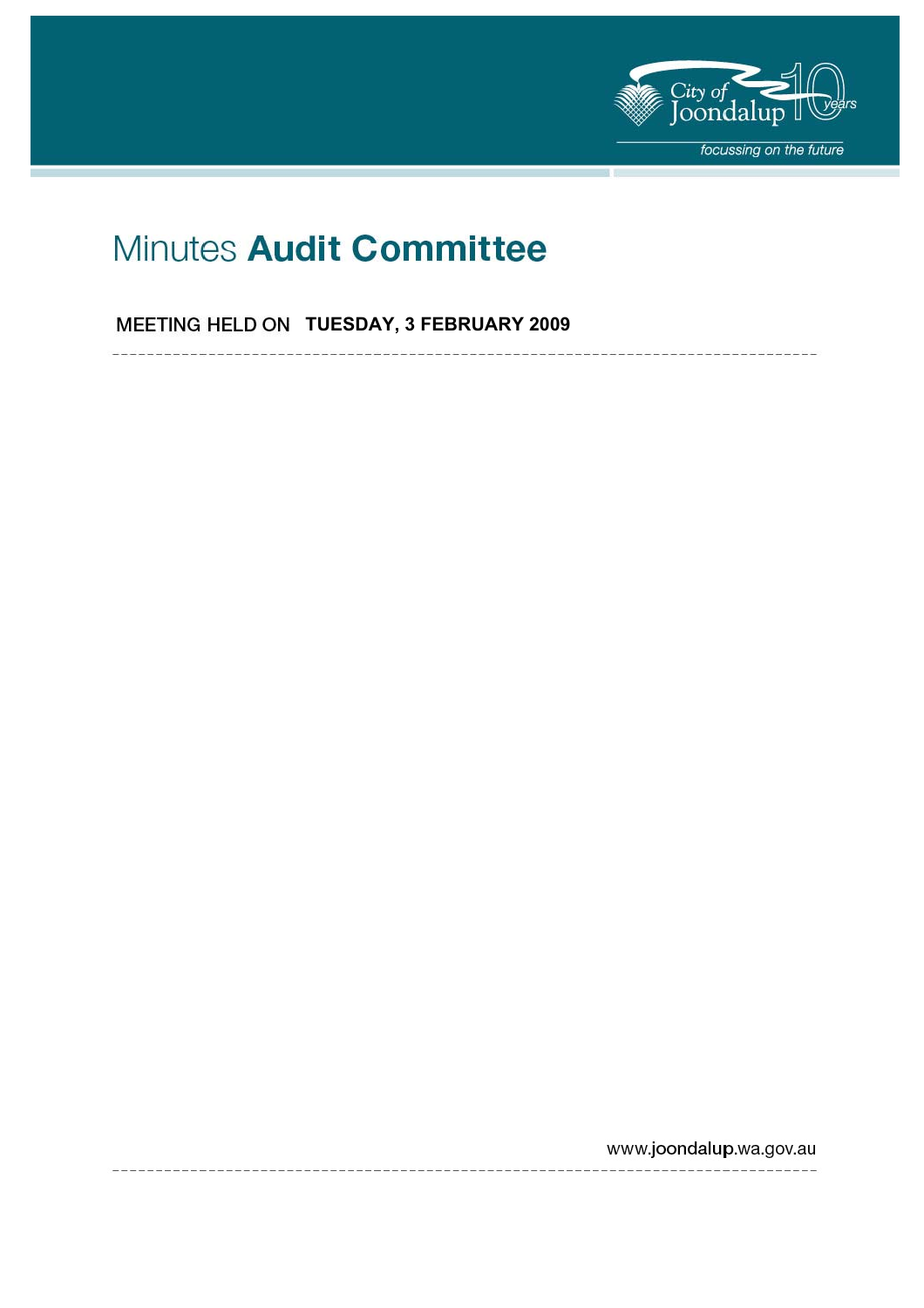# **CITY OF JOONDALUP**

# **MINUTES OF THE AUDIT COMMITTEE MEETING HELD IN CONFERENCE ROOM 2, JOONDALUP CIVIC CENTRE, BOAS AVENUE, JOONDALUP ON TUESDAY, 3 FEBRUARY 2009**

# **ATTENDANCE**

#### **Committee Members:**

Cr Tom McLean *Presiding Person* Mayor Troy Pickard Cr Albert Jacob, JP

Cr Marie Macdonald *Deputy Presiding Person*

#### **Officers:**

Mr Garry Hunt Chief Executive Officer Mr Peter McGuckin Internal Auditor

Mr Mike Tidy **Director Corporate Services** Mrs Janet Foster **Administrative Services Co-ordinator** Mrs Rose Garlick Administrative Secretary

# **DECLARATION OF OPENING**

The Presiding Person declared the meeting open at 1738 hrs.

# **APOLOGIES/LEAVE OF ABSENCE**

Apology – Cr Michele John

#### **CONFIRMATION OF MINUTES**

MINUTES OF THE AUDIT COMMITTEE MEETING HELD ON 20 OCTOBER 2008

**MOVED Cr Macdonald, SECONDED Mayor Pickard that the minutes of the meeting of the Audit Committee held on 20 October 2008 be confirmed as a true and correct record.** 

#### **The Motion was Put and CARRIED (4/0) CARRIED (4/0)**

**In favour of the Motion:** Cr McLean, Cr Macdonald, Mayor Pickard, and Cr Jacob

#### **ANNOUNCEMENTS BY THE PRESIDING PERSON WITHOUT DISCUSSION**

Nil.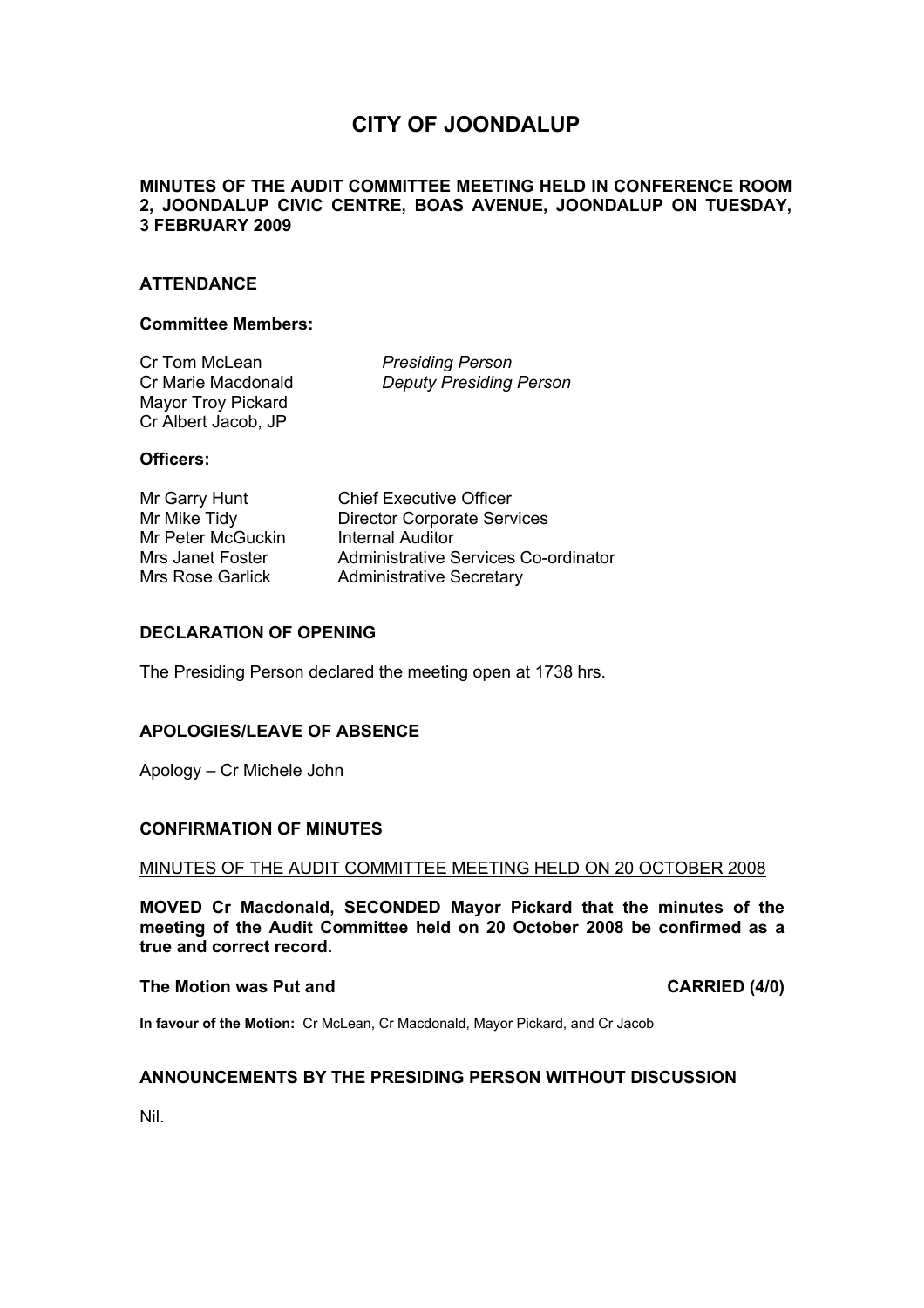# **DECLARATIONS OF INTEREST**

### **Disclosure of Financial Interests**

A declaration under this section requires that the nature of the interest must be disclosed. Consequently a member who has made a declaration must not preside, participate in, or be present during any discussion or decision-making procedure relating to the matter the subject of the declaration. An employee is required to disclose their financial interest and if required to do so by the Council must disclose the extent of the interest. Employees are required to disclose their financial interests where they are required to present verbal or written reports to the Council. Employees are able to continue to provide advice to the Council in the decision making process if they have disclosed their interest*.* 

# **Disclosure of interest affecting impartiality**

Elected members and staff are required under the Code of Conduct, in addition to declaring any financial interest, to declare any interest that may affect their impartiality in considering a matter. This declaration does not restrict any right to participate in or be present during the decision-making process. The Elected member/employee is also encouraged to disclose the nature of the interest.

| <b>Name/Position</b>      | <b>Cr Tom McLean</b>                                      |
|---------------------------|-----------------------------------------------------------|
| <b>Item No/Subject</b>    | Item 1 - CEO's Credit Card Expenditure - Quarter Ended 30 |
|                           | September 2008                                            |
| <b>Nature of interest</b> | Interest that may affect impartiality                     |
| <b>Extent of Interest</b> | Cr McLean met with CEO on 29 August 2008 – Regarding      |
|                           | <b>CEO Credit Card</b>                                    |

| <b>Name/Position</b>      | <b>Cr Albert Jacob</b>                           |
|---------------------------|--------------------------------------------------|
| <b>Item No/Subject</b>    | Item 2 – Appointment of External Member of Audit |
|                           | Committee                                        |
| <b>Nature of interest</b> | Interest that may affect impartiality            |
| <b>Extent of Interest</b> | Cr Jacob knows one of the applicants             |

| <b>Name/Position</b>      | <b>Cr Tom McLean</b>                                      |
|---------------------------|-----------------------------------------------------------|
| <b>Item No/Subject</b>    | Item 3 - CEO's Credit Card Expenditure – Quarter Ended 31 |
|                           | December 2008                                             |
| <b>Nature of interest</b> | Interest that may affect impartiality                     |
| <b>Extent of Interest</b> | Cr McLean met with CEO on 29 August 2008 - Regarding      |
|                           | <b>CEO Credit Card</b>                                    |

| <b>Name/Position</b>      | <b>Mr Garry Hunt, Chief Executive Officer</b>             |
|---------------------------|-----------------------------------------------------------|
| <b>Item No/Subject</b>    | Item 1 - CEO's Credit Card Expenditure – Quarter Ended 30 |
|                           | September 2008                                            |
| <b>Nature of interest</b> | Interest that may affect impartiality                     |
| <b>Extent of Interest</b> | The CEO is the card holder                                |

| <b>Name/Position</b>      | <b>Mr Garry Hunt, Chief Executive Officer</b>             |
|---------------------------|-----------------------------------------------------------|
| <b>Item No/Subject</b>    | Item 3 - CEO's Credit Card Expenditure - Quarter Ended 31 |
|                           | December 2008                                             |
| <b>Nature of interest</b> | Interest that may affect impartiality                     |
| <b>Extent of Interest</b> | The CEO is the card holder                                |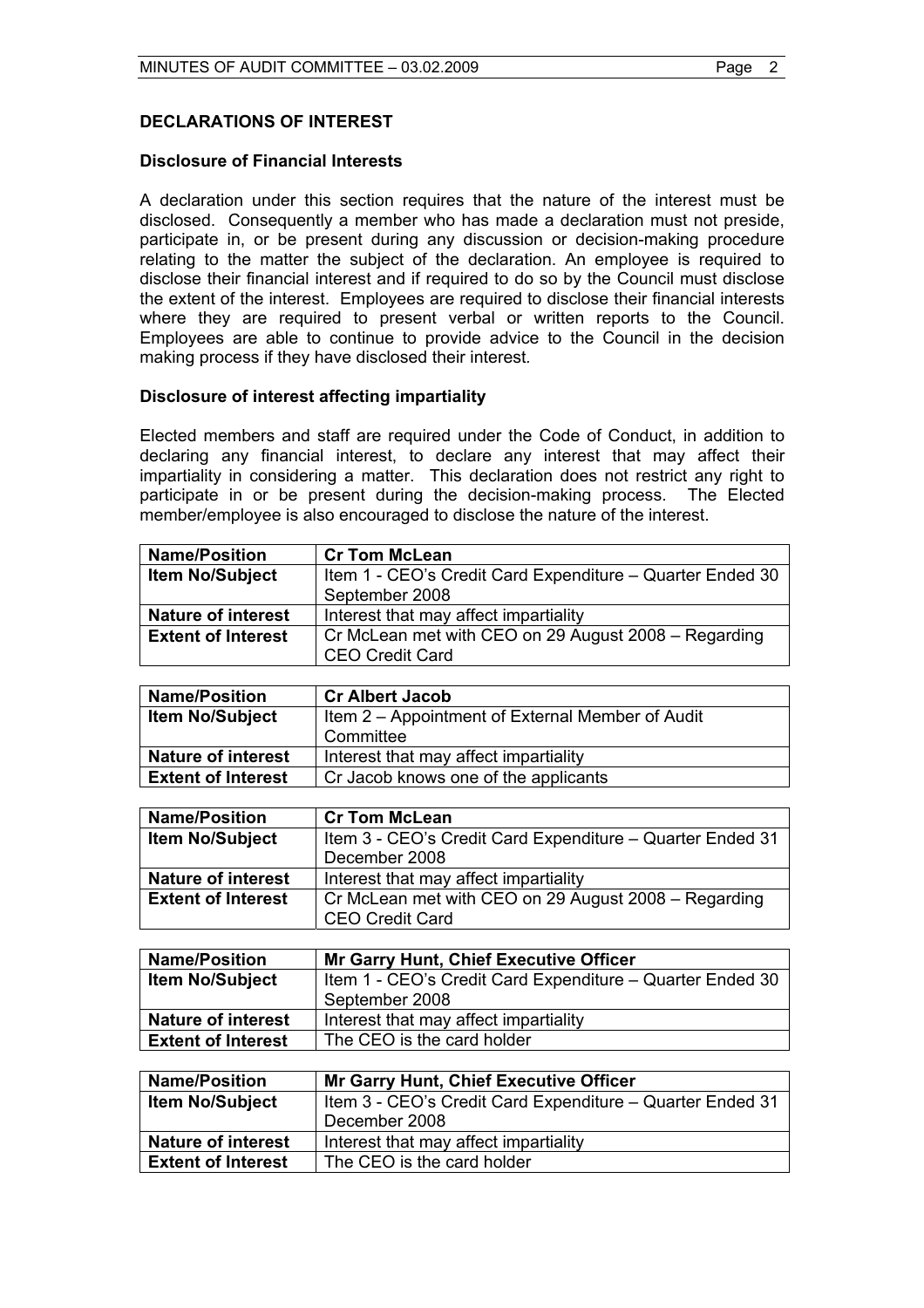# **IDENTIFICATION OF MATTERS FOR WHICH THE MEETING MAY SIT BEHIND CLOSED DOORS**

Nil.

# **PETITIONS AND DEPUTATIONS**

Nil.

## **REPORTS**

#### **Disclosure of interest affecting impartiality**

| <b>Name/Position</b>      | <b>Cr Tom McLean</b>                                                           |
|---------------------------|--------------------------------------------------------------------------------|
| <b>Item No/Subject</b>    | Item 1 - CEO's Credit Card Expenditure - Quarter Ended 30                      |
|                           | September 2008                                                                 |
| <b>Nature of interest</b> | Interest that may affect impartiality                                          |
| <b>Extent of Interest</b> | Cr McLean met with CEO on 29 August 2008 – Regarding<br><b>CEO Credit Card</b> |

| <b>Name/Position</b>      | <b>Mr Garry Hunt, Chief Executive Officer</b>             |
|---------------------------|-----------------------------------------------------------|
| <b>Item No/Subject</b>    | Item 1 - CEO's Credit Card Expenditure - Quarter Ended 30 |
|                           | September 2008                                            |
| <b>Nature of interest</b> | Interest that may affect impartiality                     |
| <b>Extent of Interest</b> | The CEO is the card holder                                |

# **ITEM 1 CEO'S CREDIT CARD EXPENDITURE QUARTER ENDED 30 SEPTEMBER 2008 - [09882] [18049]**

**WARD:** All

**RESPONSIBLE** Mr Mike Tidy **DIRECTOR:** Corporate Services

#### **PURPOSE**

The purpose of this report is to provide the Audit Committee with details of the corporate credit card usage of the CEO for the quarter ended 30 September 2008.

# **EXECUTIVE SUMMARY**

The report of the CEO's credit card usage for the quarter ended 30 September 2008 is attached.

*It is recommended that the* Audit Committee *NOTES the report on the corporate credit card usage of the CEO for the quarter ended 30 September 2008.*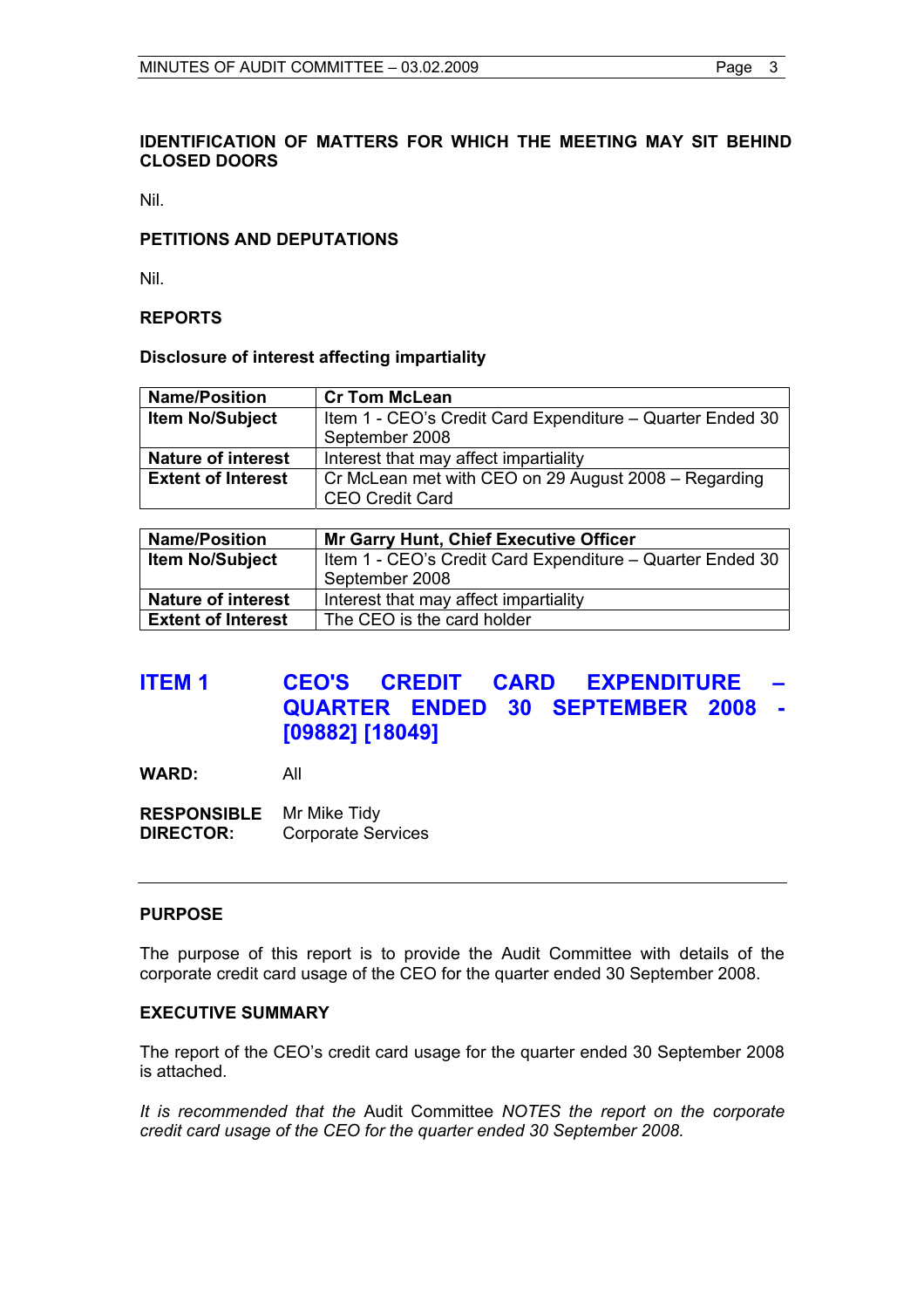# **BACKGROUND**

At its meeting held on 11 October 2005, Council inter alia resolved that a quarterly report on the corporate credit card usage of the CEO be prepared and presented to the Audit Committee - CJ210-10/05

# **DETAILS**

The report listing all credit card payments made by the CEO for the quarter, including bank fees, is set out in attachment 1.

#### **Issues and options considered:**

As provided in CJ210 – 10/05.

#### **Link to Strategic Plan:**

The report on credit card usage links to the Strategic Plan 2008-2011 objective 1.1 to ensure that the processes of Local Government are carried out in a manner that is ethical, transparent and accountable.

# **Legislation – Statutory Provisions:**

Regulation 11(1) of the Local Government (Financial Management) Regulations 1996 requires a local government to develop procedures for the authorisation and payment of accounts to ensure that there is effective security for, and properly authorised use of credit cards.

#### **Risk Management considerations:**

In accordance with the City's Corporate Procedure 5.9 Use of Credit/Charge Cards, the CEO's credit card has a maximum limit of \$10,000. All expenditure incurred by the CEO by way of credit card is authorised by the Director Corporate Services. It is also a requirement, by resolution of Council, that the CEO's credit card expenditure is reviewed by the Audit Committee on a quarterly basis. The procedure additionally covers matters such as the issue and return of credit cards, lost or stolen cards, what purchases can be made by credit cards, documentation requirements and management review.

#### **Financial/Budget Implications:**

Not Applicable.

#### **Policy Implications:**

Not Applicable.

# **Regional Significance:**

Not Applicable.

#### **Sustainability Implications:**

By ensuring that expenditure is incurred in accordance with procedures and within budget parameters, financial viability and sustainability is maintained.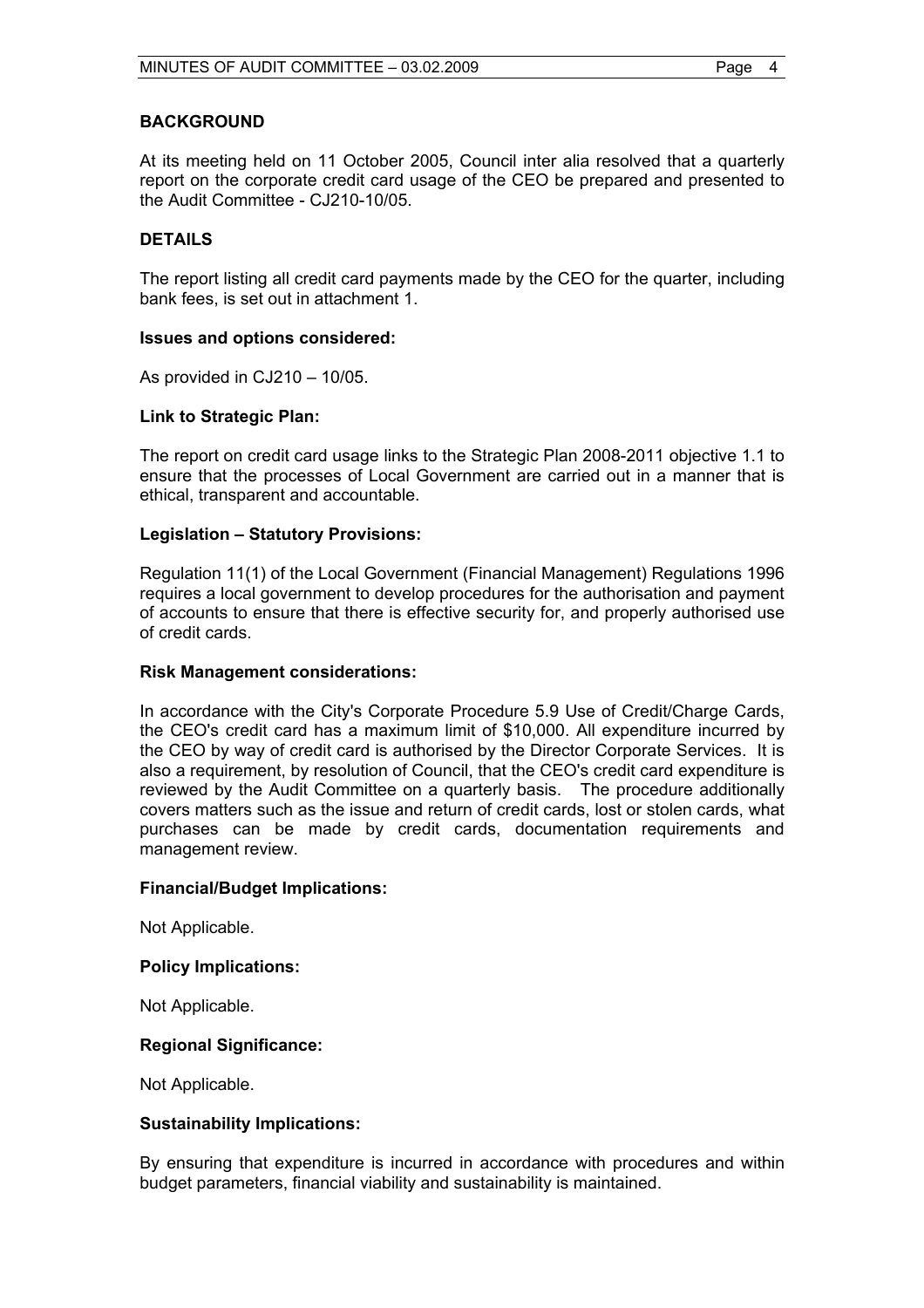#### **Consultation:**

Not Applicable.

# **COMMENT**

The CEO's credit card usage is in accordance with Corporate Procedure 5.9 - Use of Credit/Charge Cards - and the Contract of Employment of the CEO, with all expenditure being business related and authorised by the Director Corporate Services.

# **ATTACHMENTS**

Attachment 1 CEO Credit Card Expenditure for the Quarter Ended 30 September 2008.

#### **VOTING REQUIREMENTS**

Simple Majority

**OFFICER'S RECOMMENDATION:** That the Audit Committee NOTES the report on the corporate credit card usage of the CEO for the quarter ended 30 September 2008.

The Committee moved the recommendations for Items 1 and 3 as one motion at this point.

**MOVED Mayor Pickard, SECONDED Cr Jacob that the Audit Committee NOTES the report on the:** 

- **1 Corporate Credit Card Usage of the CEO for the Quarter Ended 30 September 2008;**
- **2 Corporate Credit Card Usage of the CEO for the Quarter Ended 31 December 2008.**

#### The Motion was Put and **CARRIED** (4/0)

**In favour of the Motion:** Cr McLean, Cr Macdonald, Mayor Pickard, and Cr Jacob

*Appendix 1 refers*

#### **Disclosure of interest affecting impartiality**

| <b>Name/Position</b>      | <b>Cr Albert Jacob</b>                           |
|---------------------------|--------------------------------------------------|
| <b>Item No/Subject</b>    | Item 2 - Appointment of External Member of Audit |
|                           | Committee                                        |
| <b>Nature of interest</b> | Interest that may affect impartiality            |
| <b>Extent of Interest</b> | Cr Jacob knows one of the applicants             |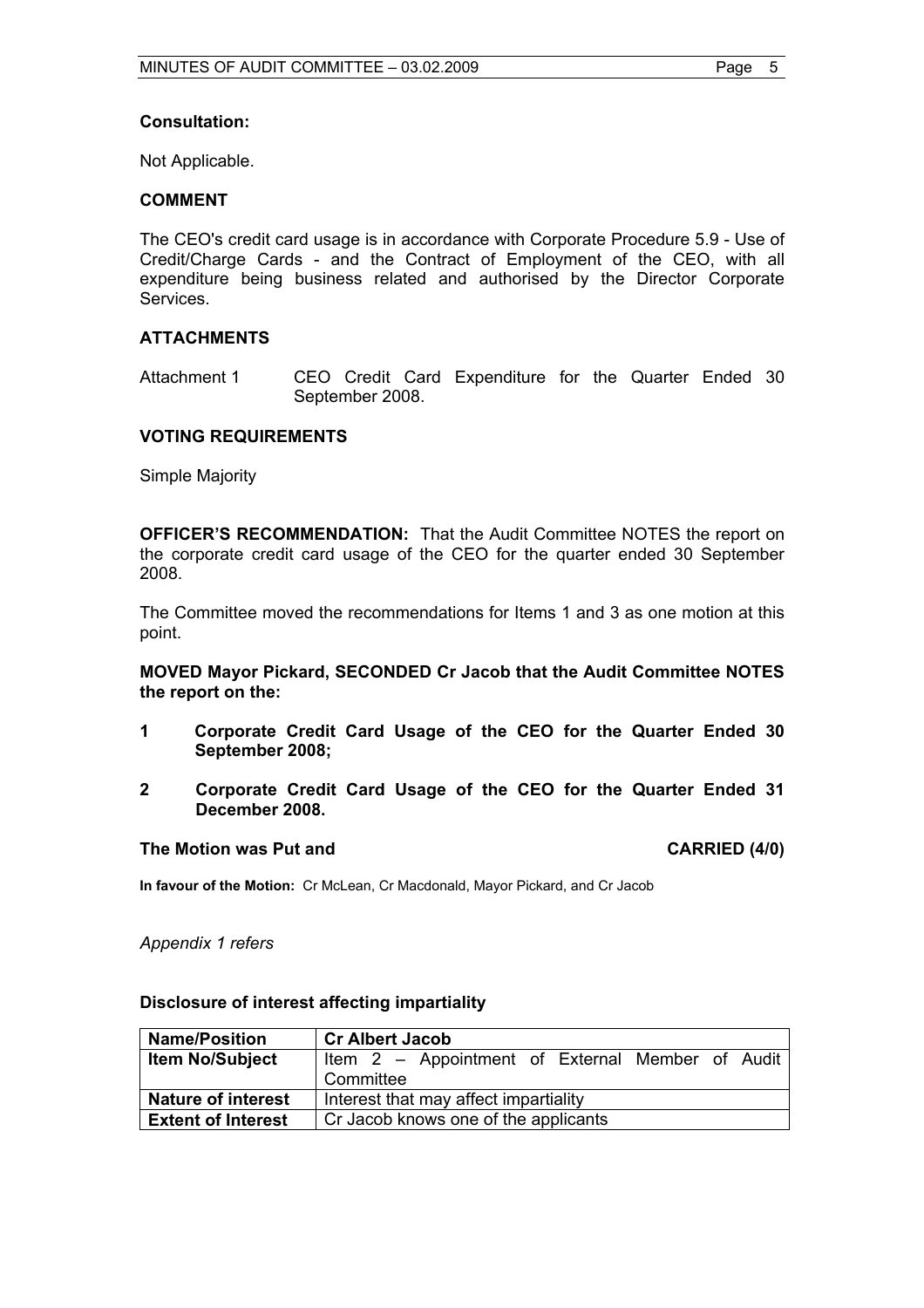# **ITEM 2 APPOINTMENT OF EXTERNAL MEMBER OF AUDIT COMMITTEE – [50068]**

**WARD:** All

**RESPONSIBLE** Mr Mike Tidy **DIRECTOR:** Corporate Services

# **PURPOSE**

To consider the applicants for appointment as the external member to the Audit **Committee.** 

#### **EXECUTIVE SUMMARY**

The Terms of Reference of the Audit Committee provide for an external member, i.e. other than a Council member or staff member, to be appointed to the Audit Committee. An invitation to express an interest in becoming an external member of the Audit Committee was advertised in November 2008 and resulted in two responses being received.

It is recommended that the Audit Committee GIVES consideration to appointing an external member to the Committee and RECOMMENDS that Council, BY AN ABSOLUTE MAJORITY, APPOINTS the Committee's preferred applicant.

#### **BACKGROUND**

The City of Joondalup's Audit Committee Charter provides in Section 4 for dealing with Membership for the appointment of one representative to the Audit Committee who is external to the operations of the City of Joondalup. In August 2006 Council amended the Audit Committee Charter in relation to the external member representative to include a new clause 4.7

*"When appointing the external member to the Audit Committee as detailed within the Audit Charter, the Council may prefer to appoint a person who is enrolled to vote in the elections for the City of Joondalup in accordance with the provisions of the Local Government Act, 1995".* 

Two previous attempts have been made to appoint an external member to the Audit Committee. In September 2006 the advertising of the position resulted in only one applicant who did not meet the criteria. The position was readvertised in late 2007 resulting in three applicants one of whom was appointed by Council at its December 2007 meeting. Subsequently an issue arose in relation to the payment of a fee to the external member and the appointee resigned.

At its meeting of 19 August 2008 the Audit Committee recommended and Council subsequently resolved at its meeting on 30 September 2008 to *"APPROVES advertising and inviting applications for the vacancy of External Member on the Audit Committee from residents who are on, or are eligible to be on, the City of Joondalup electoral roll"*.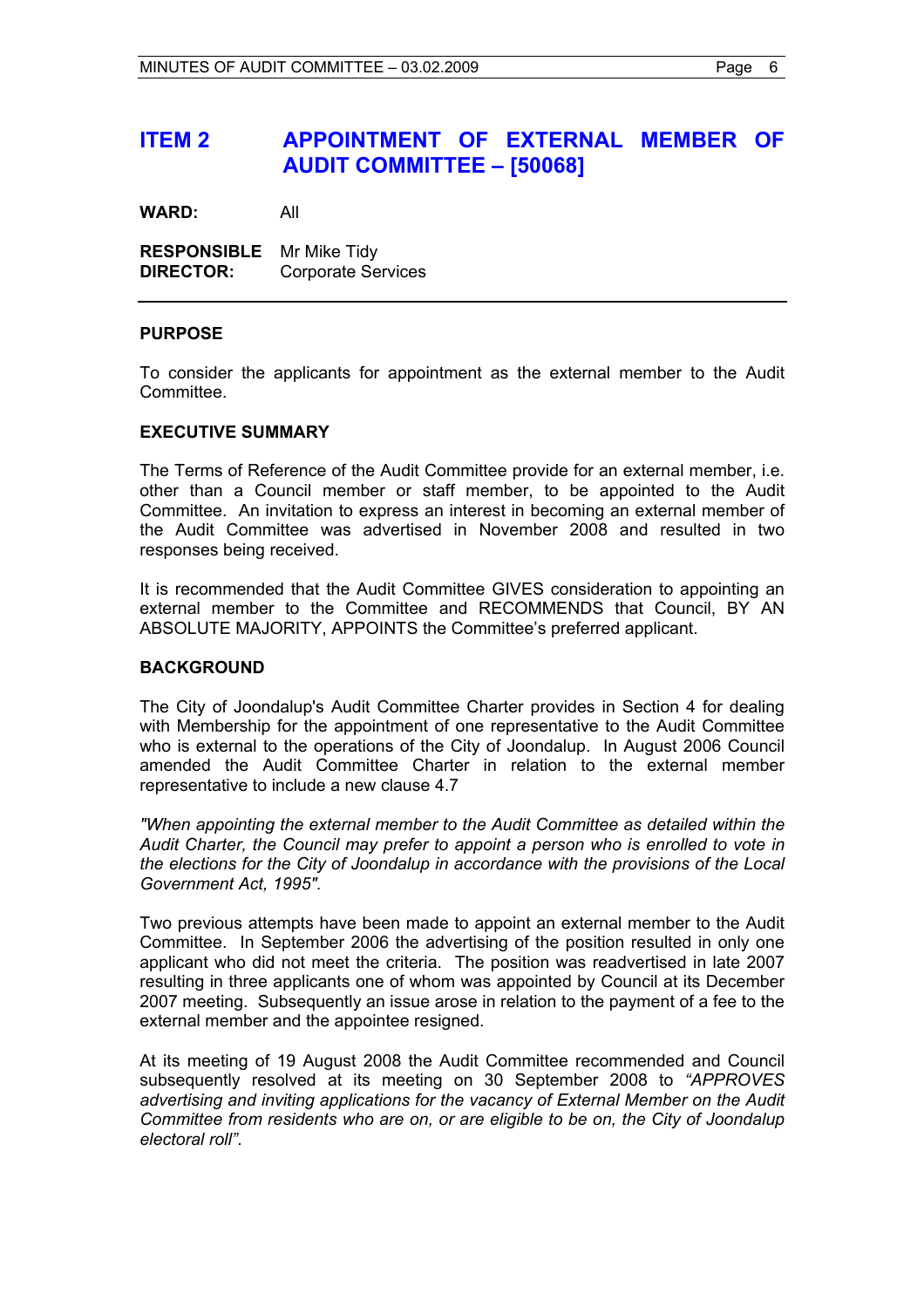Advertisements were placed in the Joondalup Weekender and Times on 13 and 18 November 2008, seeking expressions of interest from suitably qualified persons to become an external member of the Audit Committee. Two responses were received.

# **DETAILS**

## **Issues and options considered:**

Both respondents have formal accounting qualifications and are members of professional accounting bodies. Both also have backgrounds in business and financial management and reporting.

In relation to clause 4.7 of the Audit Committee Charter both respondents are residents of the City of Joondalup.

It is therefore recommended that one of the respondents be appointed as the external member of the Audit Committee, the appointment being for the term ending October 2009.

Copies of the CV's provided by the respondents are included as Attachment 1.

# **Link to Strategic Plan:**

- 1.1 To ensure that the processes of local governance are carried out in a manner that is ethical, transparent and accountable.
- 1.3 To lead and manage the City effectively.

# **Legislation – Statutory Provisions:**

Section 5.8 of the Local Government Act 1995 provides for a local government to establish a committee to assist Council.

Division 7.1A of Part 7 of the Local Government Act 1995 deals with the establishment, membership, decision-making and duties that a local government can delegate to an Audit Committee.

The Local Government (Audit) Regulations 1996 also includes provisions, which deal with the functions of an Audit Committee.

#### **Risk Management considerations:**

The Audit Committee is an important element of risk management and a contributor to the mitigation of risk. It plays a significant oversight role. Having an external member on that Committee adds an additional element to that oversight role by bringing a focus that is not influenced by other issues before Council. It offers the opportunity for input from a fresh perspective.

#### **Financial/Budget Implications:**

Not Applicable.

#### **Policy Implications:**

Although not a policy, the Audit Committee Charter makes provision for the objectives, functions and operation of the Audit Committee. Section 4 of the Charter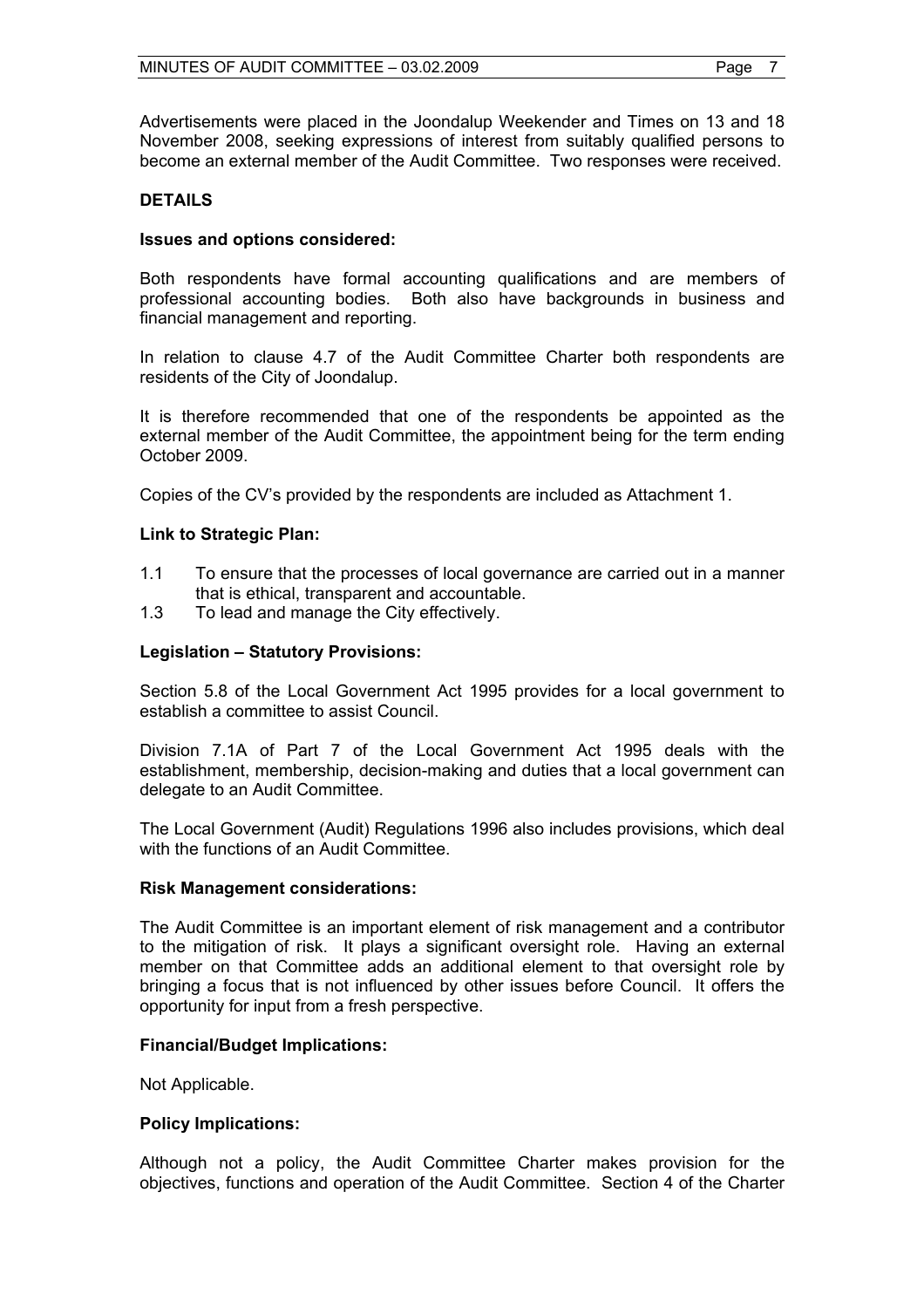sets out provisions in relation to membership and that includes clauses making provision for the appointment of an external member to the Audit Committee.

# **Regional Significance:**

Not Applicable.

# **Sustainability Implications:**

The Audit Committee plays a role in providing financial oversight of the City's activities and thereby helps in securing the long-term financial sustainability of the City.

#### **Consultation:**

Not Applicable.

# **COMMENT**

From the information supplied by the applicants they both have qualifications, skills and experience that make them worthy of consideration for the role of external member of the Audit Committee.

# **ATTACHMENTS**

Attachment 1 Copy of responses to request for expression of interest for an external member on the Audit Committee

#### **VOTING REQUIREMENTS**

Simple Majority

**OFFICER'S RECOMMENDATION:** That the Audit Committee GIVES consideration to appointing an external member to the Committee and RECOMMENDS that Council, BY AN ABSOLUTE MAJORITY, APPOINTS the Committee's preferred applicant.

**MOVED Mayor Pickard, SECONDED Cr Macdonald that the Audit Committee AUTHORISES the Presiding Person, Deputy Presiding Person, the Chief Executive Officer and Director Corporate Services to interview the two candidates and report back to the Audit Committee.** 

#### **The Motion was Put and CARRIED (4/0) CARRIED (4/0)**

**In favour of the Motion:** Cr McLean, Cr Macdonald, Mayor Pickard, and Cr Jacob

*Appendix 2 refers*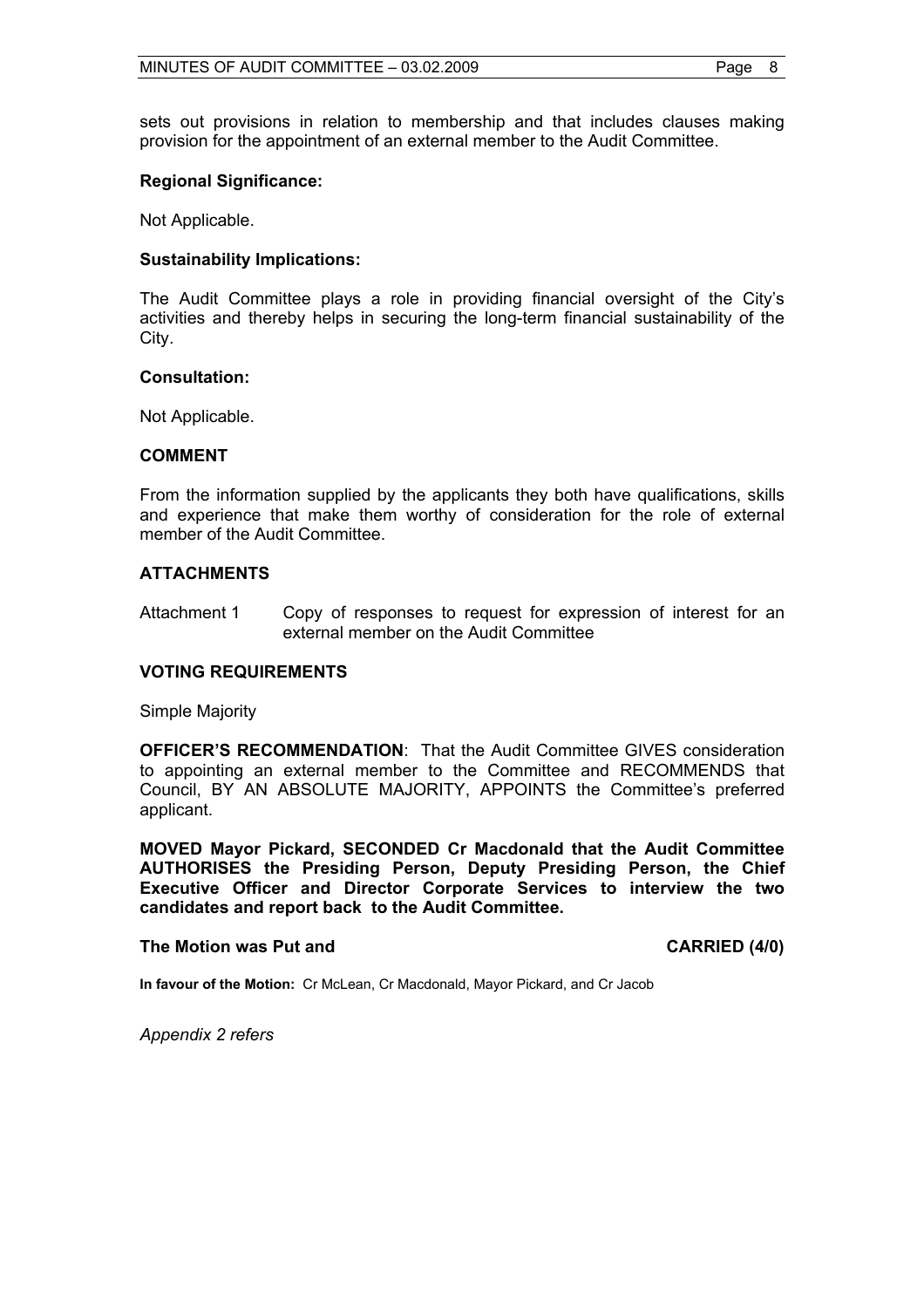# **Disclosure of interest affecting impartiality**

| <b>Name/Position</b>      | <b>Cr Tom McLean</b>                                      |
|---------------------------|-----------------------------------------------------------|
| <b>Item No/Subject</b>    | Item 3 - CEO's Credit Card Expenditure – Quarter Ended 31 |
|                           | December 2008                                             |
| <b>Nature of interest</b> | Interest that may affect impartiality                     |
| <b>Extent of Interest</b> | Cr McLean met with CEO on 29 August 2008 – Regarding      |
|                           | <b>CEO Credit Card</b>                                    |

| <b>Name/Position</b>      | <b>Mr Garry Hunt, Chief Executive Officer</b>             |
|---------------------------|-----------------------------------------------------------|
| <b>Item No/Subject</b>    | Item 3 - CEO's Credit Card Expenditure - Quarter Ended 31 |
|                           | December 2008                                             |
| <b>Nature of interest</b> | Interest that may affect impartiality                     |
| <b>Extent of Interest</b> | The CEO is the card holder                                |

# **ITEM 3 CEO'S CREDIT CARD EXPENDITURE QUARTER ENDED 31 DECEMBER 2008 – [09882]**

**WARD:** All

**RESPONSIBLE** Mr Mike Tidy **DIRECTOR:** Corporate Services

# **PURPOSE**

The purpose of this report is to provide the Audit Committee with details of the corporate credit card usage of the CEO for the quarter ended 31 December 2008.

# **EXECUTIVE SUMMARY**

The report of the CEO's credit card usage for the quarter ended 31 December 2008 is attached.

*It is recommended that the* Audit Committee *NOTES the report on the corporate credit card usage of the CEO for the quarter ended 31 December 2008.* 

#### **BACKGROUND**

At its meeting held on 11 October 2005, Council inter alia resolved that a quarterly report on the corporate credit card usage of the CEO be prepared and presented to the Audit Committee – CJ210-10/05.

# **DETAILS**

The report listing all credit card payments made by the CEO for the quarter, including bank fees, is set out in Attachment 1.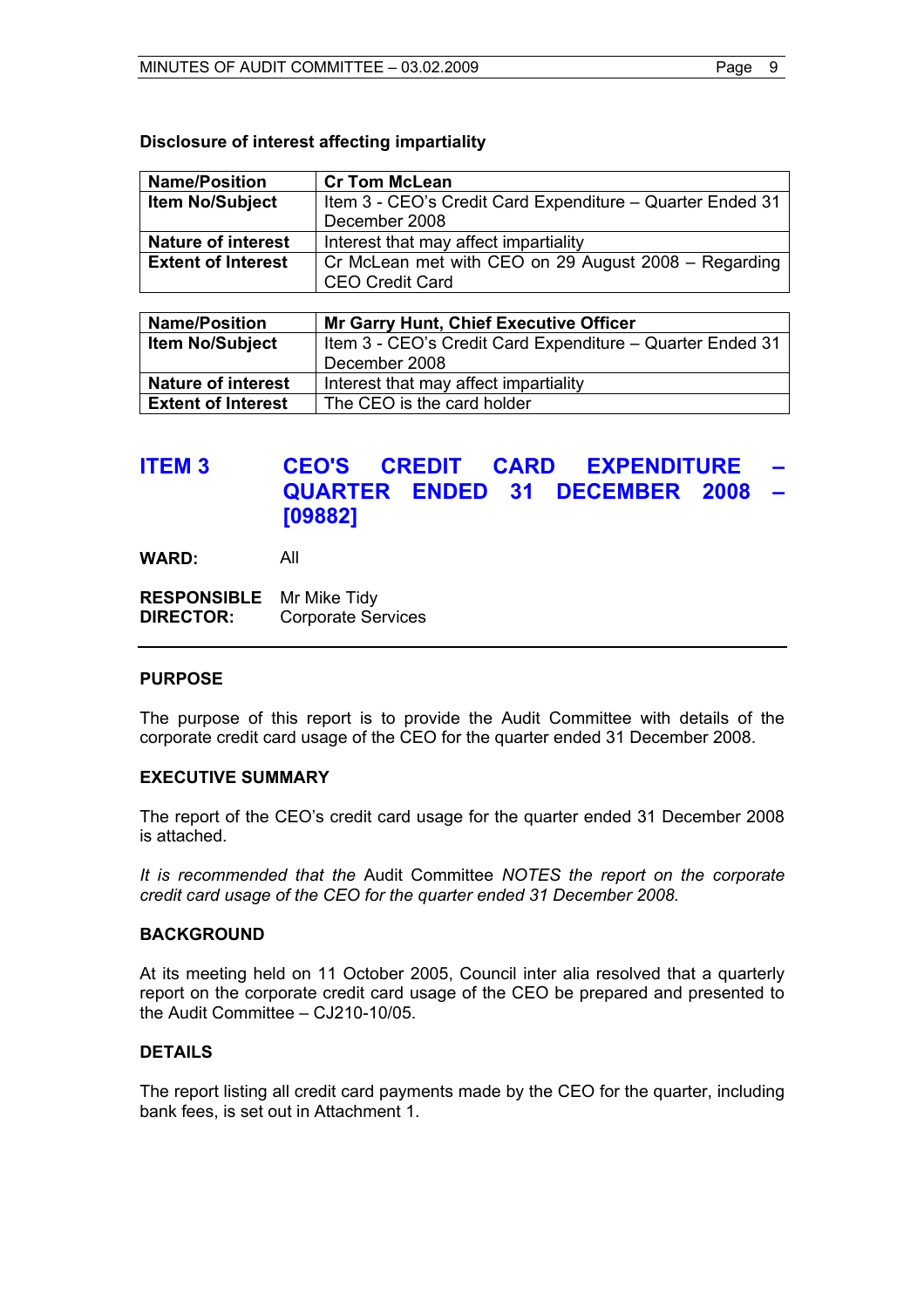# **Issues and options considered:**

As provided in CJ210-10/05.

## **Link to Strategic Plan:**

The report on credit card usage links to the Strategic Plan 2008-2011 objective 1.1 to ensure that the processes of local government are carried out in a manner that is ethical, transparent and accountable.

# **Legislation – Statutory Provisions:**

Regulation 11(1) of the Local Government (Financial Management) Regulations 1996 requires a local government to develop procedures for the authorisation and payment of accounts to ensure that there is effective security for, and properly authorised use of credit cards.

#### **Risk Management considerations:**

In accordance with the City's Corporate Procedure 5.9 Use of Credit/Charge Cards, the CEO's credit card has a maximum limit of \$10,000. All expenditure incurred by the CEO by way of credit card is authorised by the Director Corporate Services. It is also a requirement, by resolution of Council, that the CEO's credit card expenditure is reviewed by the Audit Committee on a quarterly basis. The procedure additionally covers matters such as the issue and return of credit cards, lost or stolen cards, what purchases can be made by credit cards, documentation requirements and management review.

#### **Financial/Budget Implications:**

Not Applicable.

#### **Policy Implications:**

Not Applicable.

#### **Regional Significance:**

Not Applicable.

#### **Sustainability Implications:**

By ensuring that expenditure is incurred in accordance with procedures and within budget parameters, financial viability and sustainability is maintained.

#### **Consultation:**

Not Applicable.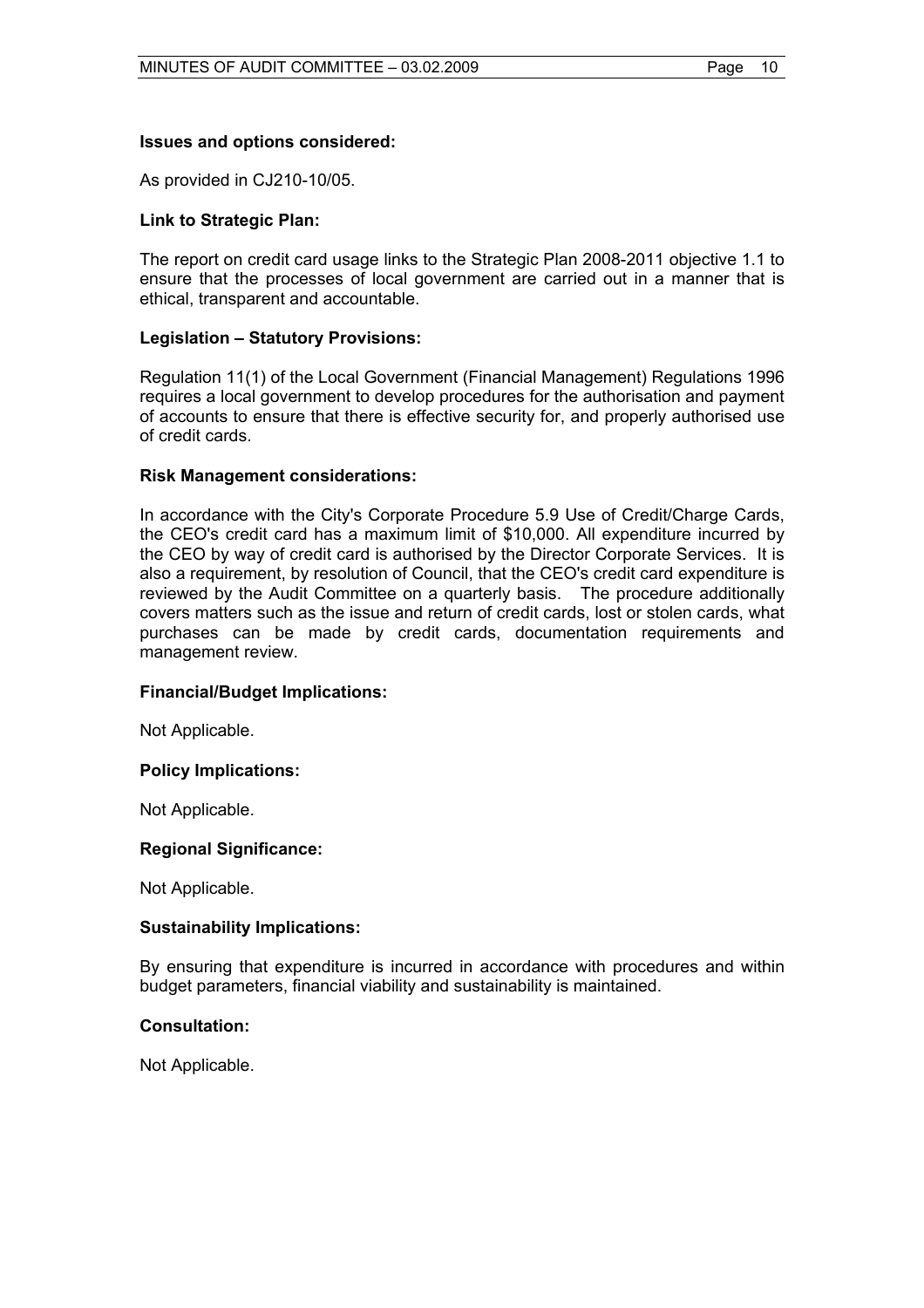# **COMMENT**

The CEO's credit card usage is in accordance with Corporate Procedure 5.9 - Use of Credit/Charge Cards - and the Contract of Employment of the CEO, with all expenditure being business related and authorised by the Director Corporate Services.

# **ATTACHMENTS**

Attachment 1 CEO Credit Card Expenditure for the Quarter Ended 31 December 2008.

# **VOTING REQUIREMENTS**

Simple Majority

**OFFICER'S RECOMMENDATION:** That the Audit Committee NOTES the report on the corporate credit card usage of the CEO for the quarter ended 31 December 2008.

This Item was considered in conjunction with Item 1.

*Appendix 3 refers* 

# **ITEM 4 HALF YEARLY REPORT - WRITE OFF OF MONIES (1 JULY 2008 – 31 DECEMBER 2008) – [07032]**

**WARD:** All

**RESPONSIBLE** Mr Mike Tidy **DIRECTOR:** Director Corporate Services

#### **PURPOSE**

To report to the Audit Committee on monies written off under delegated authority.

# **EXECUTIVE SUMMARY**

The amount written off under delegated authority during the six months ended on 31 December 2008 came to \$24,003.90, comprising 4,835 small amounts of unpaid rates totalling \$3,965.91, all below the \$100 reportable limit, plus \$20,037.99, representing 137 partial refunds of the Specified Area Rate (SAR) overcharged by error in Woodvale.

*It is recommended that the Audit Committee RECEIVES the report of amounts written off under delegated authority for the period July to December 2008.* 

# **BACKGROUND**

Section 6.12 (1)(c) of the Local Government Act 1995 gives the Council the power to write off any amount of money owing to the City.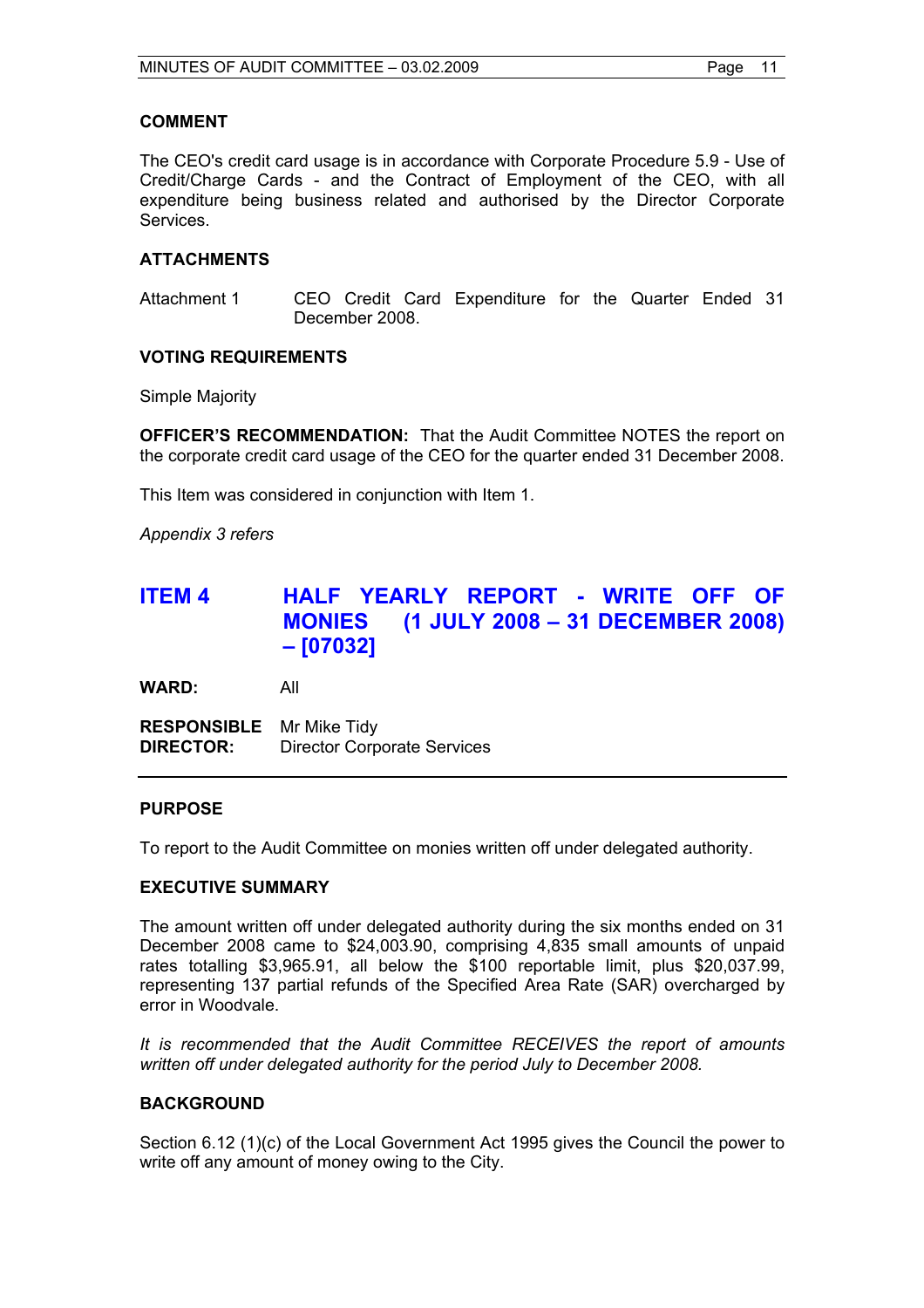By authority of section 5.42 of the Act, the Council delegated this authority to the CEO, who in turn, under section 5.44, delegated his authority to nominated employees, up to the limits provided in the instrument of delegation.

# **DETAILS**

## **Issues and options considered:**

At its meeting held on 6 June 2006 (CJ 079-06/06) Council approved, inter alia, to delegate to the CEO the authority to write off monies owed to the City, subject to a report being provided to the Audit Committee on a six (6) monthly basis on the exercise of this delegation for amounts between \$100 and \$20,000.

During the six month ended on 31 December 2008 a total amount of \$24,003.90 was written off. An amount of \$3,965.91 was made up of 4,835 items of small Rate balances representing in the main rounding decimals or penalty interest charged for a few days' late payment where ratepayers did not pay the penalty and the cost of collection was, for all practical purposes, proving to be un-economical. None of those items reached the reportable limit

In addition, the City became aware that the SAR levied in Woodvale Waters was overcharged in error and a refund was necessary. The error affected 137 properties and they were partially refunded an amount totalling \$20,037.99.

#### **Link to Strategic Plan:**

Key Focus Area: Leadership and Governance.

# **Legislation – Statutory Provisions:**

Section 6.12 (1)(c) of the Local Government Act 1995

#### **Risk Management considerations:**

The amounts written off for rates are small in value and are either unrecoverable or uneconomical to recover, none of which represents a noteworthy financial risk to the City. The SAR refund resulted from a processing error that has since been streamlined.

#### **Financial/Budget Implications:**

Rates adjustment and corrections are charged back to the Rate account originally credited. An expense provision is created to account for unrecoverable debts, none of which is financially material.

#### **Policy Implications:**

Delegation of Authority.

# **Regional Significance:**

Not Applicable.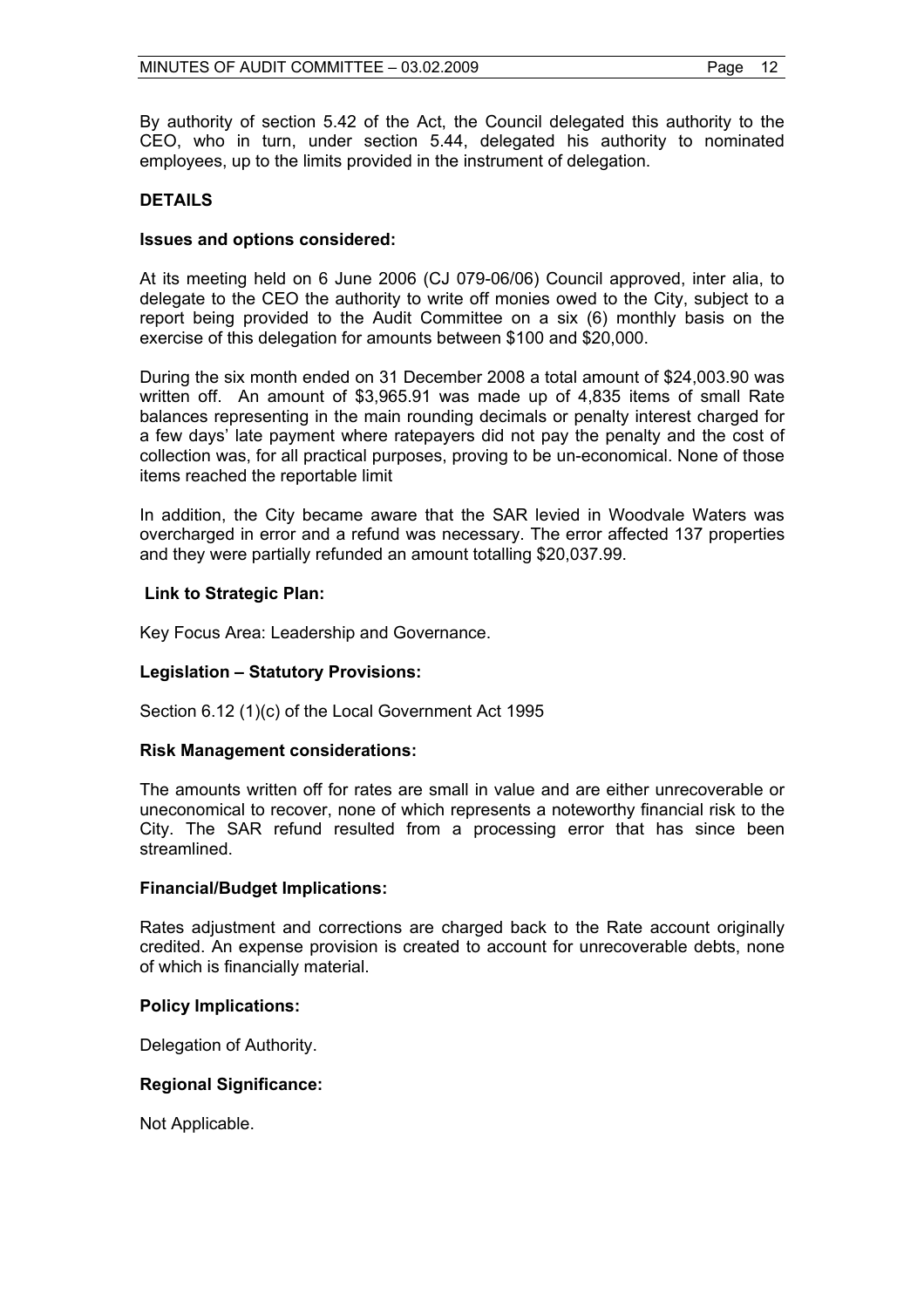# **Sustainability Implications:**

Not Applicable.

## **Consultation:**

Not Applicable.

# **COMMENT**

Monies written off under delegated authority totalled \$24,003.90, of which \$20,037.99 is a partial refund of SAR previously overcharged and the balance represents a large number of minor rate balances, none of which is reportable.

#### **ATTACHMENTS**

Attachment 1 A list of the SAR Woodvale write-offs

#### **VOTING REQUIREMENTS**

Simple Majority

**MOVED Cr Macdonald, SECONDED Cr Jacob that the Audit Committee receives the report of Monies Written Off Under Delegated Authority for the period July to December 2008.** 

#### **The Motion was Put and CARRIED (4/0) CARRIED (4/0)**

**In favour of the Motion:** Cr McLean, Cr Macdonald, Mayor Pickard, and Cr Jacob

*Appendix 4 refers* 

# **ITEM 5 HALF YEARLY REPORT - CONTRACT EXTENSIONS (1 JULY 2008 - 31 DECEMBER 2008) – [07032]**

**WARD:** All

**RESPONSIBLE** Mr Mike Tidy **DIRECTOR:** Director Corporate Services

#### **PURPOSE**

The purpose of this report is to provide the Audit Committee with details of contracts extended by the Chief Executive Officer between July 2008 and December 2008.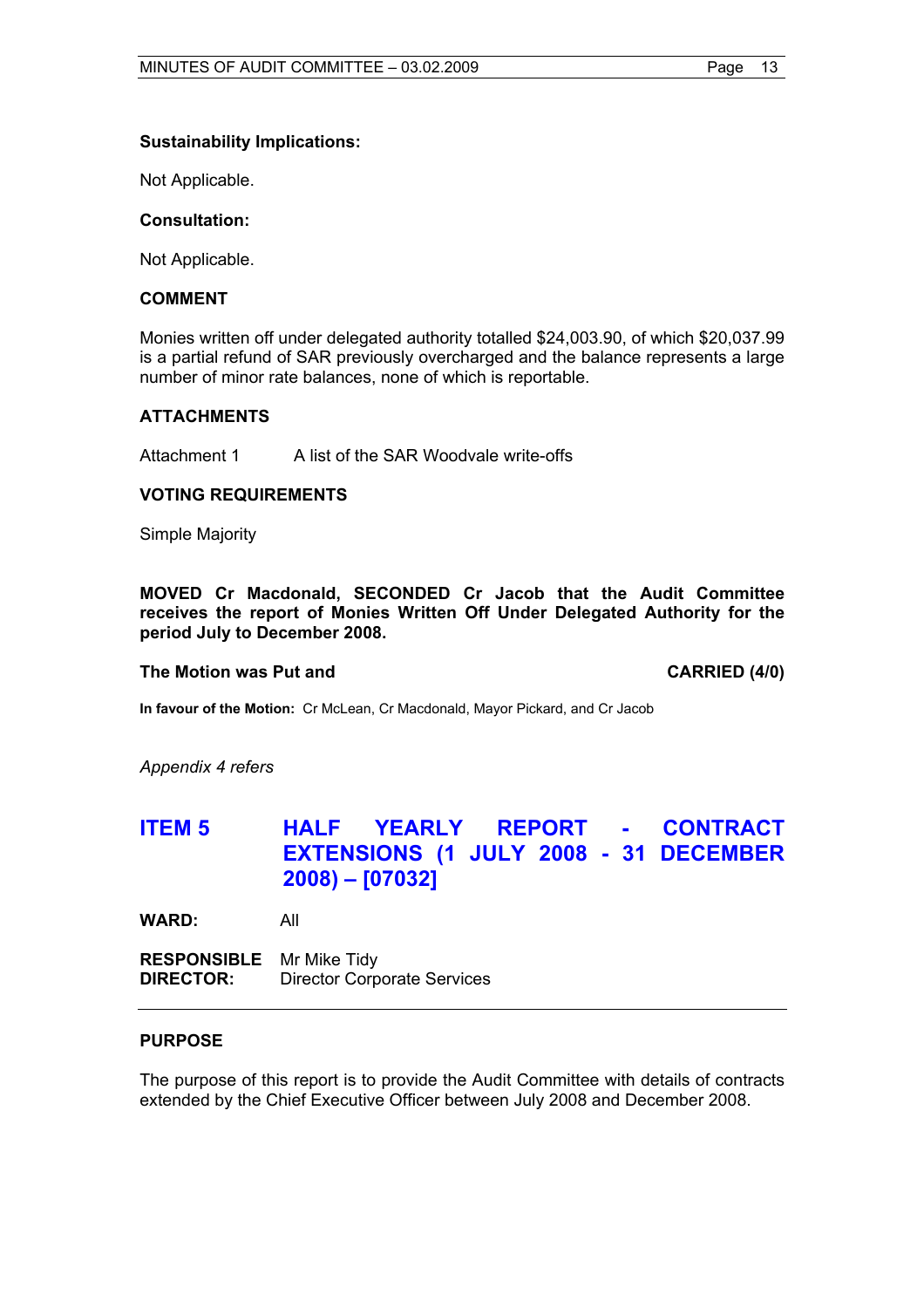# **EXECUTIVE SUMMARY**

The report of contracts extended by the Chief Executive Officer during the half-year from 1 July 2008 to 31 December 2008 is provided in Attachment 1.

*It is recommended that the* Audit Committee *NOTES the report detailing contracts extended by the CEO during the period July 2008 to December 2008.* 

# **BACKGROUND**

At its meeting held on 1 November 2005, Council resolved that a half-yearly report be prepared for the Audit Committee detailing contracts that were originally approved by Council and have subsequently been extended by the Chief Executive Officer – CJ231-11/05.

# **DETAILS**

Council has delegated to the CEO the authority to approve all contract extensions on tenders approved by Council subject to a report to the Audit Committee being prepared on a half-yearly basis providing details of those contracts extended.

# *Issues and options considered:*

The report detailing contracts extended by the CEO is provided at Attachment 1.

# **Link to Strategic Plan:**

Objective: 1.3 To lead and manage the City effectively.

#### **Legislation – Statutory Provisions:**

The City's legal advice is that under section 5.41(d) of the Local Government Act the CEO may be delegated the power to extend a contract – provided the CEO does not extend the contract beyond the "total term of the contract" specified by the Council in the resolution.

#### **Risk Management considerations:**

The delegated authority to extend contracts is limited to the original terms and conditions approved by resolution of Council when the tender was first awarded.

#### **Financial/Budget Implications:**

In accordance with each individual contract and approved budget limits.

#### **Policy Implications:**

Not Applicable.

# **Regional Significance:**

Not Applicable.